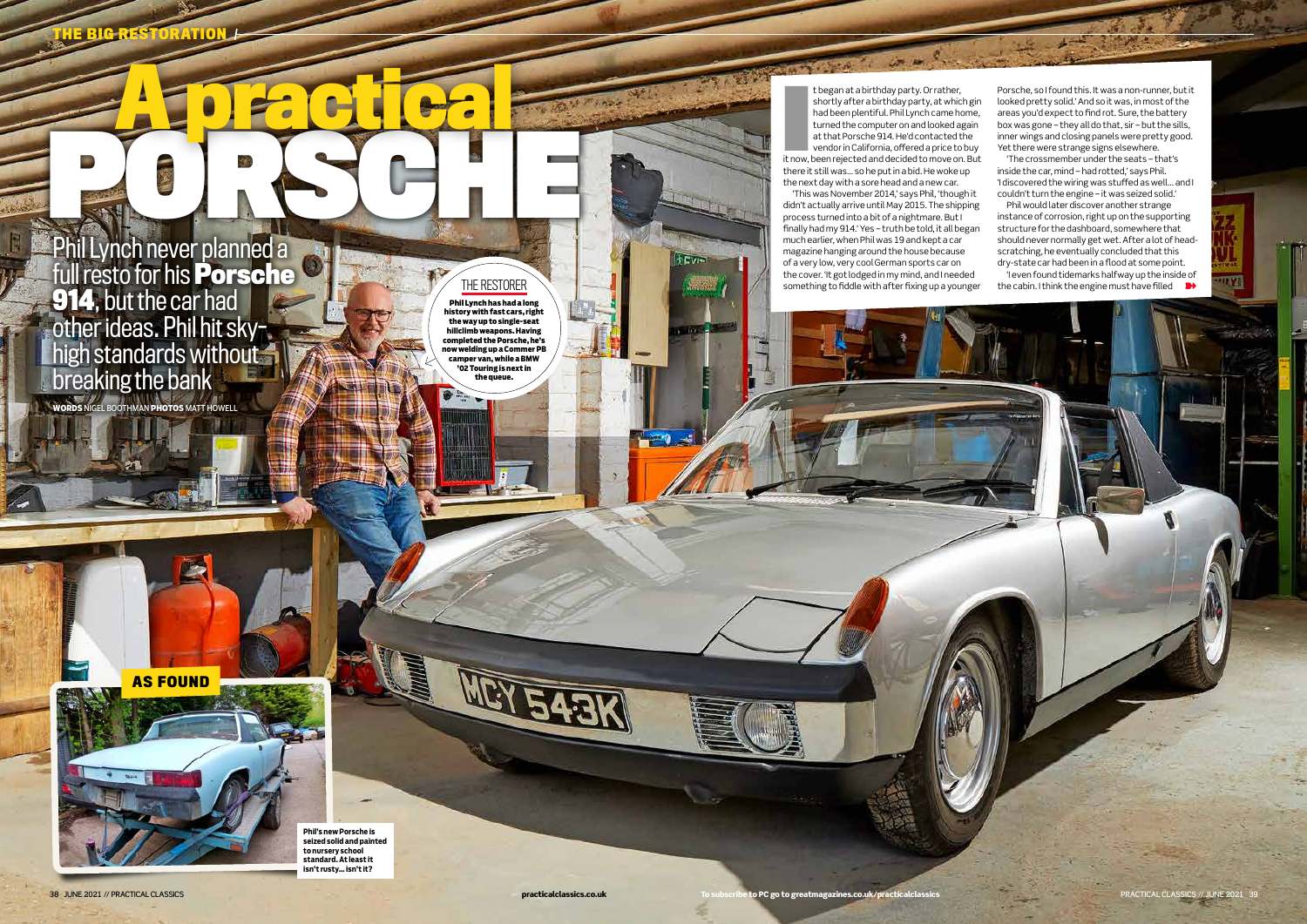

as the topside! But with the cost

of prep and paint and the engine still in bits under a sheet – plus foreign trips for work and the task of moving to another unit on the same site – the key steps were spaced out a bit. The front and rear boot covers were painted first in early 2017, while Phil carried on with the huge job of stripping the rest of the old paint.He cleaned and rebuilt the suspension with powder-coat, fitting fresh bushes and new or re-plated fixings – something that became a minor obsession.

'I got into a good routine with the local platers – I'd send stuff to them on a Sunday night and they'd have it zinc-plated for me ready to fit by the following weekend. It meant that I never had to settle for re-fitting bolts or brackets that could rust.'

'I loved the rorty noise it made,' says Phil, 'so I was thinking of changing the spec. Then Mike, the boss, announced that he was going away for a few weeks and needed to make sure that his guys were busy – would I like his engine expert, Peter, to build up my engine? For the price he quoted I couldn't say no. So I got a professionally-built 1900cc engine on twin Webers.'

### **Building up to the engine rebuild**

By now there was no going back – the little Porsche would be as good as Phil could possibly make it. With the immaculate suspension back on the shell, the car could be removed from the rotisserie and put back on its wheels. And painted in its original silver. That left the small matter of the engine, and the total build-up and refit of the rest of the car. Phil had been assembling parts for the engine rebuild which he intended to give the original 1700cc, using standard fuel injection. But there was a significant distraction just round the corner. An independent Porsche specialist called Zuffenhaus had opened its doors in an adjacent unit, and there was a very tasty 914 parked inside… running a pair of chunky Weber 40 carburettors.

# **THE BIG RESTORATION**

with water, or else someone had tried to start it when everything was soaked and pulled water into one cylinder,' he says. 'It clearly hadn't run since.'

Phil's first plan was to get the engine running, re-build the brakes as necessary and use the car as budget sporting transport – this was before the time when 914s followed other four-cylinder Porsches into bigger money, and it hadn't cost much.

'There were a few other bits to see to, like a missing door card and rough carpets, and the paint was a typical American respray… you could strike a match on it. But it wasn't till later that I decided this would be a full restoration.'

#### **Getting stuck in**

The engine was in a horrible state. Phil actually had to cut one cylinder barrel right through to remove it, as no amount of subtlety or violence would shift the piston within. Five years later, the stylish little key-fob he uses for the 914 is a slice of this barrel's cooling fins, prepared by his garage buddies. Which makes this a good time to introduce Mark Roberts.

'I was sharing my unit with two other car nuts, Mark and Gavin. Mark is a skilled restorer who was working at the restoration business next door – and doing a few after-hours jobs in our unit,' says Phil. 'He agreed to give me a hand with the major welded repairs because I was new to welding and wanted everything to be structurally sound and correct.'

Phil stripped the car with great care, filling hundreds of zip-lock bags with carefully-labelled contents. Repairs were completed to the crossmember, battery tray area and other easyto-reach spots, but in 2016 Phil bought a rotisserie frame. This was £500 very well spent because it allowed the bodyshell to be attached front and rear and then rotated like a chicken on a spit, giving unrivalled access to the underside.

'At this point I was still thinking we'd get the floor finished and re-sealed, then build the engine and put it on the road,' says Phil. 'But Mark convinced me that it was time to get serious and paint the whole car.'

The underside was lovingly covered in a two-pack 3M product that cost Phil around £600 in materials, including lacquer and body-colour paint. It's as shiny Engine 1679cc/4-cyl/OHV Power 76bhp@4900rpm Torque 95lb ft@2700rpm Gearbox 5-speed manual Top speed 96mph Fuel economy 30mpg **Price new** (1969) £2261 Value now £25,000

### **TECH SPEC**

# **Here's how Phil did it**

# **SEPT 2015**

# **When all else fails**

One piston was so tightly seized that Phil had to chop into the cylinder barrel. That's what comes of drowning in a flood!





Phil bare-metals the whole thing before Mark preps and paints the surfaces, back to the car's original Silver Metallic.



# **1**

#### **OCT 2017 From steel to silver 4**



Phil grinds out the rot and Mark replaces it with new metal in the battery tray and floors; a crossmember goes in, too.

**MARCH 2018 Fresh power** Phil's engine is re-built from 1700cc to 1900cc and converted from injection to carburettors for a more sporty character and rortier sound. **5**

# **APRIL 2019 Coming together**

A long build-up sees the car come to life. Phil gets the 914 on the road with an MOT in September 2019.

#### **SEPT 2016 Spit roast**

The rotisserie allowed superb access but led to a total strip and re-paint. Now the project *really* grows legs.

**3**



**'Mark convinced me to get serious and re-paint the whole car'**

> Later this year you will be able to vote for your favourite restoration featured in **PC** via **practicalclassics.co.uk**. Then you can look forward to the 2022 **Practical Classics** Classic Car and Restoration Show where we will present the most popula restoration.

#### **Restorer of the Year 2021**